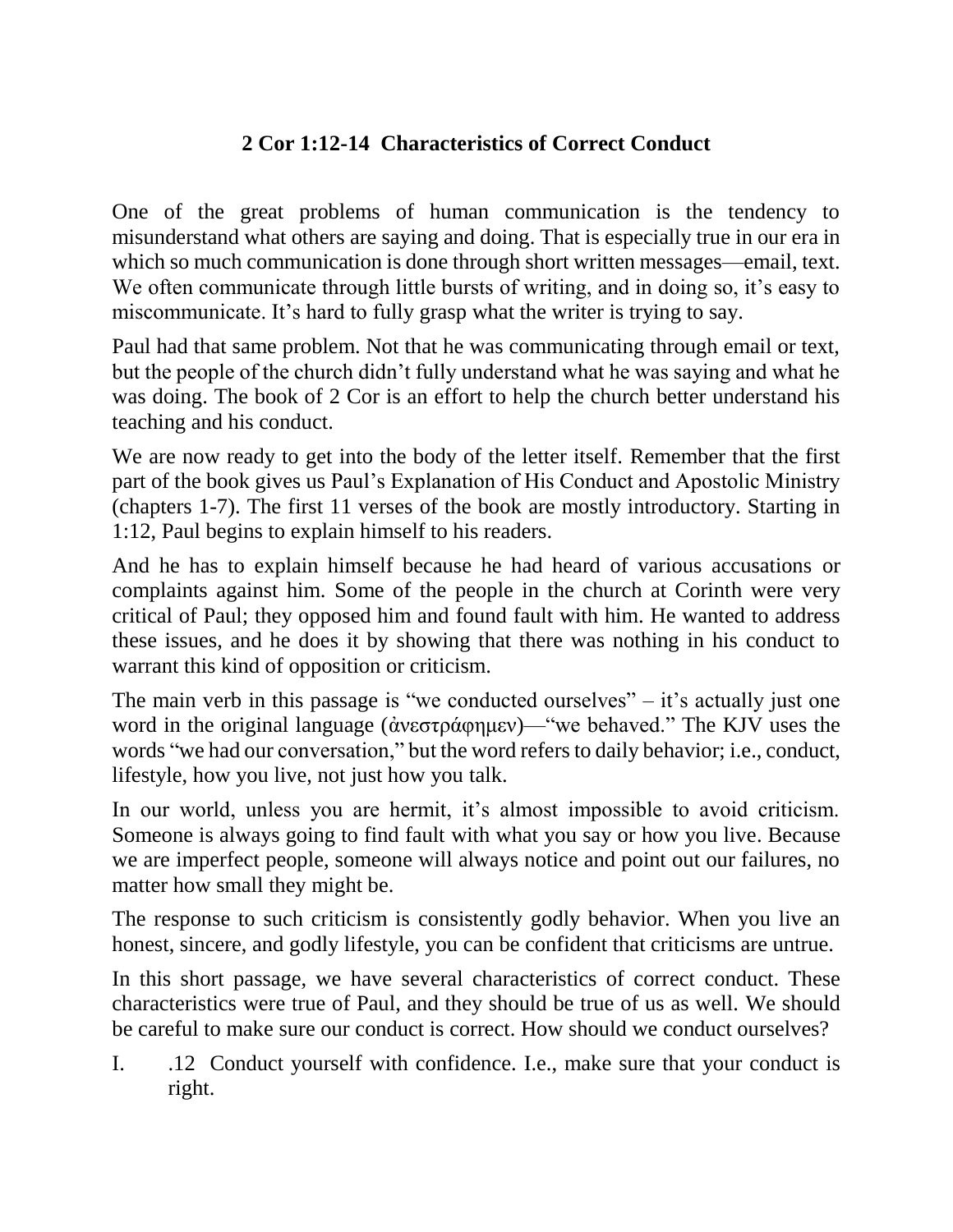- A. Note the words "For our boasting is this." KJV has "our rejoicing is this." The word is often translated as boasting, glorying, or rejoicing.
- B. Typically, we think of boasting as something we do to honor ourselves. Boasting is usually self-centered and proud, at least in the way we think of it. When someone boasts, he brags about what he's done.
- C. But the sense in which Paul uses the word here (καυχησις) is not a selfcentered boast, but an expression of confidence. Read 2 Cor 7:4 and 14, 8:24, 9:2. In each of these cases, Paul is expressing his confidence in the church.
- D. So the boasting/rejoicing here probably pertains to Paul's confidence; he is confident that his behavior has been appropriate. And he says this because some in the church have been critical of his behavior. But Paul responds by saying that he is sure that his behavior has been appropriate.

Confident behavior is that which you know is right. Paul knew that his behavior was right; no one could condemn him for anything he'd done.

Likewise, our aim/goal should be to live the kind of lifestyle that cannot be condemned.

Cf. Titus 2:8 (NKJV) *sound speech that cannot be condemned, that one who is an opponent may be ashamed, having nothing evil to say of you.*

We can be and should be confident that our conduct is right. We don't brag about how good we are; but if we are behaving ourselves according to biblical standards, we can be confident that our lifestyle is right/proper.

**Trans:** So Paul begins by stating his confidence that his behavior has been correct, no matter what others might say.

- II. Conduct yourself according to a good conscience. .12b
	- A. Notice that Paul appeals to "the testimony of our conscience." The Bible teaches that we all have a conscience. We all have an inner sense of right and wrong. We all have an inner moral compass showing us what to do or not do. We are all able to evaluate our own behavior. The conscience either condemns us because we've done something wrong or acquits us because we haven't done anything wrong.
	- B. The problem is that the conscience is a rather sensitive and easilydamaged capacity.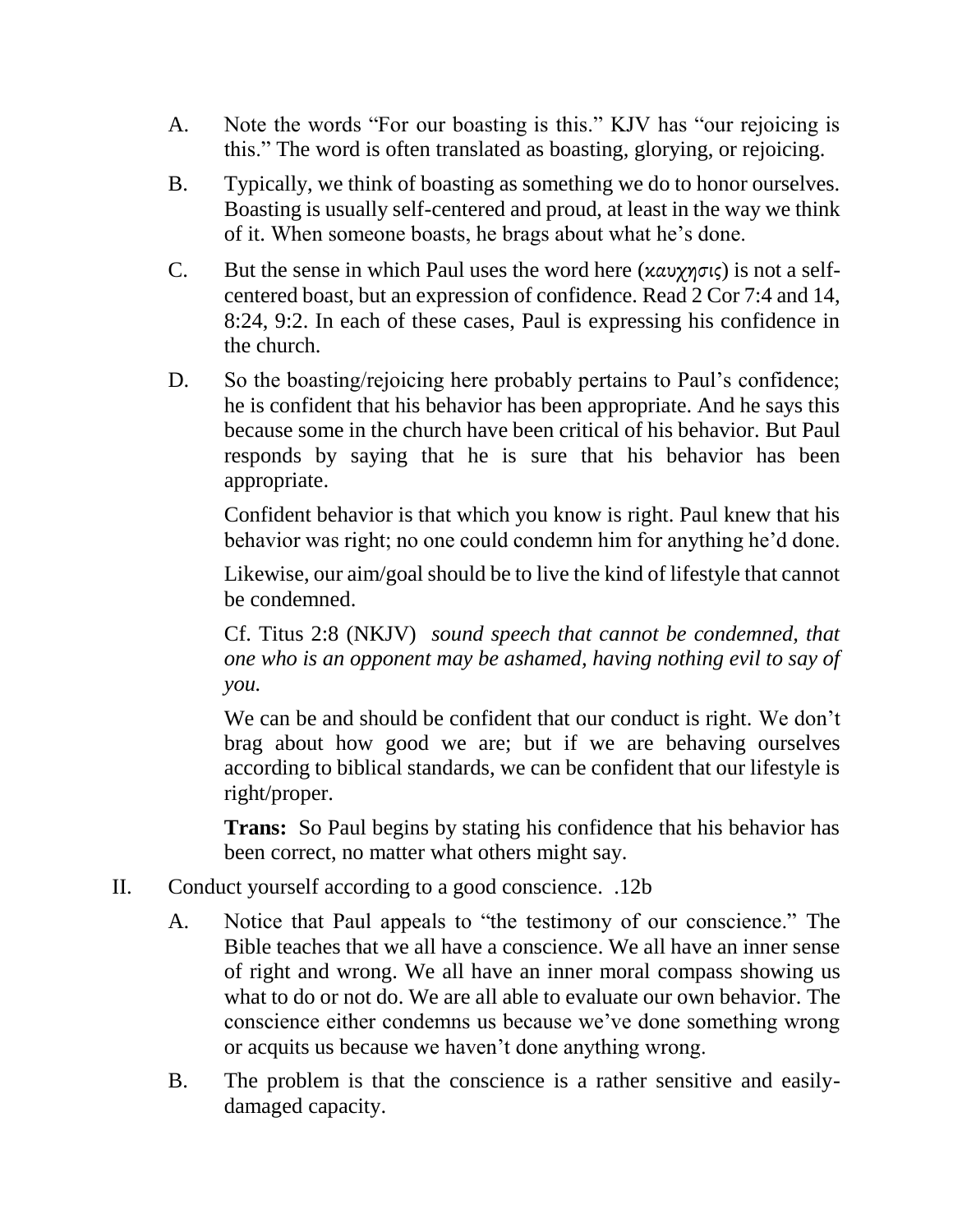- 1. It can be insensitive—calloused, burned.
- 2. It can be overly sensitive.
- C. Your conscience responds to what it has been taught. How you allow your conscience to be formed/taught is very important.
- D. If your conscience is working correctly, then it can be a valuable tool in guiding your behavior.
- E. Paul's conscience gave witness to the truth that he had behaved himself appropriately. His conscience is clear; he has not done anything wrong.

**App:** We should never violate our conscience through our behavior. If you have an inner hesitation about any activity, you should not do it, even if you see other Christians doing it. If your conscience is not clear, don't do it.

**Trans:** If your conscience is in good working order, and if your conscience is clear, then you can be confident that your conduct has been proper. Don't ignore that inner sense of right and wrong.

III. Conduct yourself with candor; i.e., with sincerity.

 $\overline{a}$ 

- A. The word here is "simplicity" (ἁπλότητι), and in this case, the word refers to the absence of pretense and hypocrisy (Acts 2:46; 2 Cor. 1:12;  $11:3$ .<sup>1</sup> The word describes pure motives, as distinct from devious motives.
- B. A person can be "simple" in the sense of being without guile, naïve in a good sense. E.g., a typical 4-year-old is "simple" in the sense of being innocent and naïve, not hypocritical, two-faced, or devious.
- C. Paul is saying that he was not hypocritical in his behavior. He didn't require a standard of others that he was not willing to uphold himself. His motives were pure; he was not being devious.

**App:** We know that nobody is perfect, and we aspire to standards higher than we actually keep. We are fallen people, and we should not expect sinless perfection from anybody this side of heaven.

<sup>1</sup> Ronald F. Youngblood, F. F. Bruce, and R. K. Harrison, Thomas Nelson Publishers, eds., *Nelson's New Illustrated Bible Dictionary* (Nashville, TN: Thomas Nelson, Inc., 1995).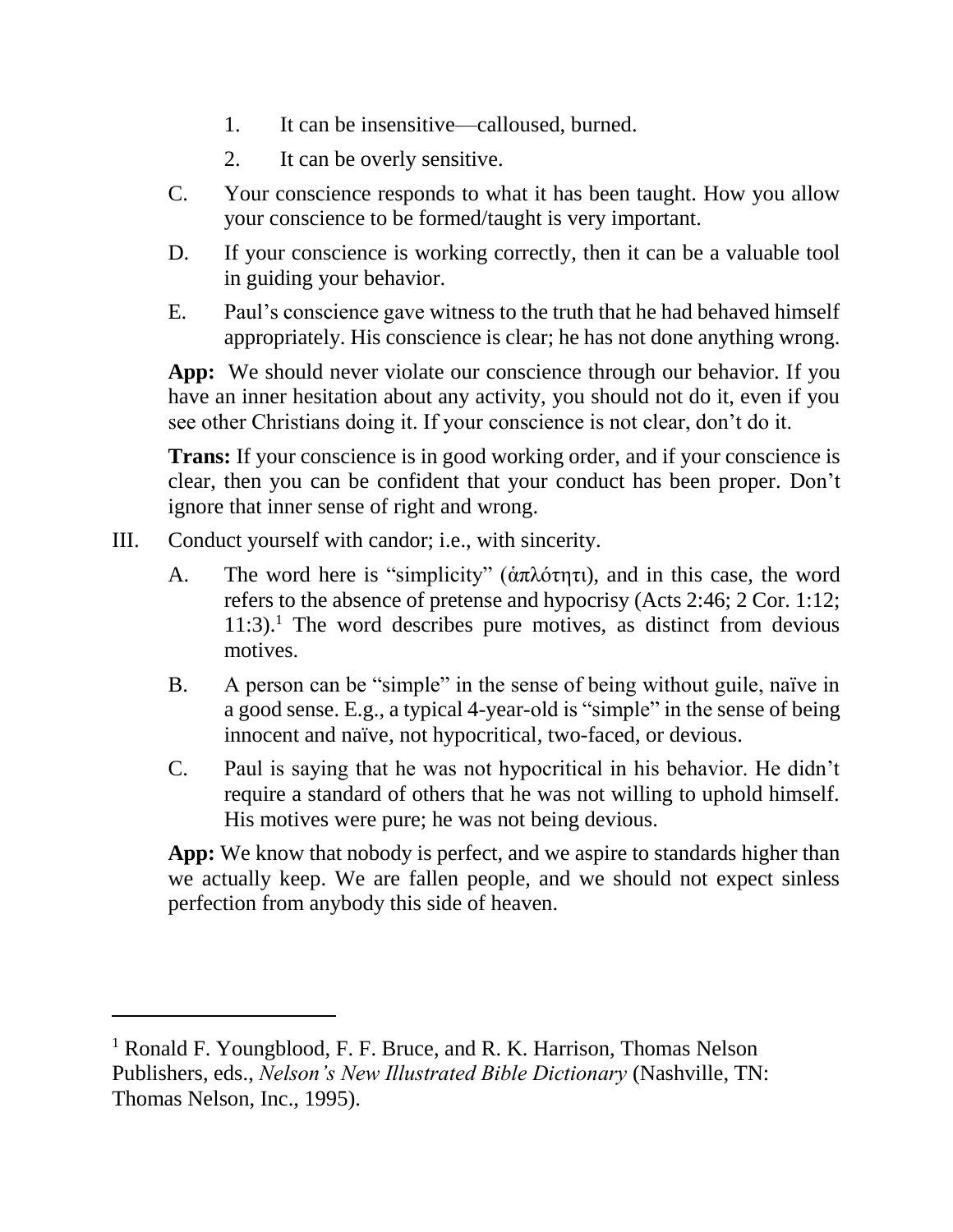However, we should expect people to live consistently with the set of standards and ideals that they claim to hold. If we are Christians, then we should live according to Christian standards of behavior. When we fall short of that, we repent and renew our efforts to live like we should.

Many people who claim to be Christians do not even attempt to live according to Christian moral standards. They say that they know Christ yet they deny that claim by living in open violation of his commands.

**Trans:** The Christian faith requires that we live sincerely—that is, we live out what we claim to believe. We don't expect perfection, but we do expect professing Christians to uphold and maintain high standards of godly behavior. We should be working toward that goal.

- IV. Conduct yourself purity, i.e., with cleanness .12c
	- A. The next word, in fact, is translated as "sincerity." It's almost synonymous with the previous word—having pure motives, being sincere, having integrity.
	- B. This is an interesting and unusual word (είλικρινεία).

It's a compound word from the root words "the sun" and "I judge," thus literally "judged by the light of the sun." If you have examined something under a good light and found nothing corrupt or inappropriate, you would use this word to describe it. A strong light has revealed it to be pure, spotless, and wholesome.

- C. So if your conduct can withstand close scrutiny or evaluation without finding impurities, then your conduct is pure/sincere.
- D. And notice this is "godly sincerity." So the standard for purity here is God himself.
	- 1. A common human flaw is that we tend to compare ourselves with others. It's easy to overlook our own failures or the sins and flaws of those we love. We tend to excuse our bad behavior. "Everyone is doing it; I'm no worse than anyone else. In fact, I'm better than a lot of people I know."
	- 2. But from God's point of view, godly purity/sincerity is far more stringent than human evaluation would be.
	- 3. We judge things by God's standards, not our own. It doesn't matter how good you are in comparison to other people; that's not the standard of comparison.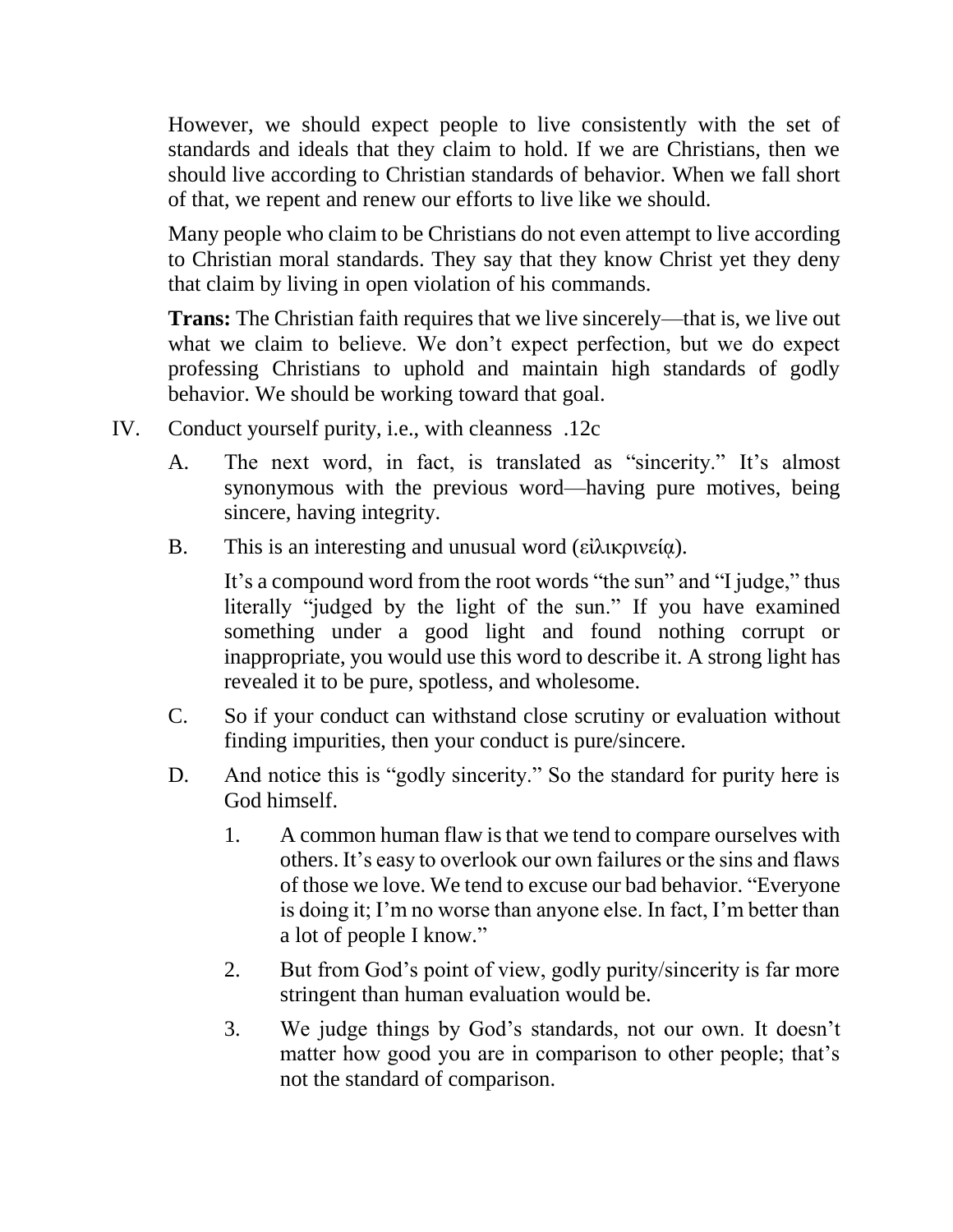E. John 3:18f tells us that "men love darkness rather than light because their deeds are evil." People don't want their deeds exposed to the light of God's word. They don't want to shine a bright light on their behavior.

Paul stated that his conduct/behavior was such that, even when exposed to the light, nothing impure or inappropriate would be found. His conduct was characterized by godly purity.

**App:** I wonder if that could be said of you. If we were to expose your behavior to the light of God's Word, would anything show up that was improper or ungodly? That's a rather intimidating idea; who would want his behavior to be exposed in that way? But proper conduct is that which can be exposed to the light without any impurities being found. That should be our goal.

Psalm 139:23–24 *23 Search me, O God, and know my heart: try me, and know my thoughts: And see if [there be any] wicked way in me, and lead me in the way everlasting.*

- V. Conduct yourself "not with fleshly wisdom." (οὐκ ἐν σοφίᾳ σαρκικῇ) I.e., without corruption. .12d
	- A. "Flesh" in the NT refers to the old, sinful, corrupt, depraved nature. If something is "fleshly," it means that it is consistent with a sinful, unsaved way of living. The flesh seeks to indulge in sinful passions and lusts.
	- B. Paul gave a whole list of the works of the flesh—

Galatians 5:19–21 *Now the works of the flesh are evident, which are: adultery, fornication, uncleanness, lewdness, 20 idolatry, sorcery, hatred, contentions, jealousies, outbursts of wrath, selfish ambitions, dissensions, heresies, 21 envy, murders, drunkenness, revelries, and the like; of which I tell you beforehand, just as I also told you in time past, that those who practice such things will not inherit the kingdom of God.*

C. If that list describes your behavior, then it can be described as "fleshly wisdom." Wisdom in this sense is not true wisdom, but shrewdness or human cleverness. Living that way is not really wise, but it is very common in our world.

James 3:15 *This wisdom does not descend from above, but is earthly, sensual, demonic.*

D. So if your behavior/conduct is fleshly—depraved, corrupt, selfcentered, like the unsaved world—then it is clearly not correct.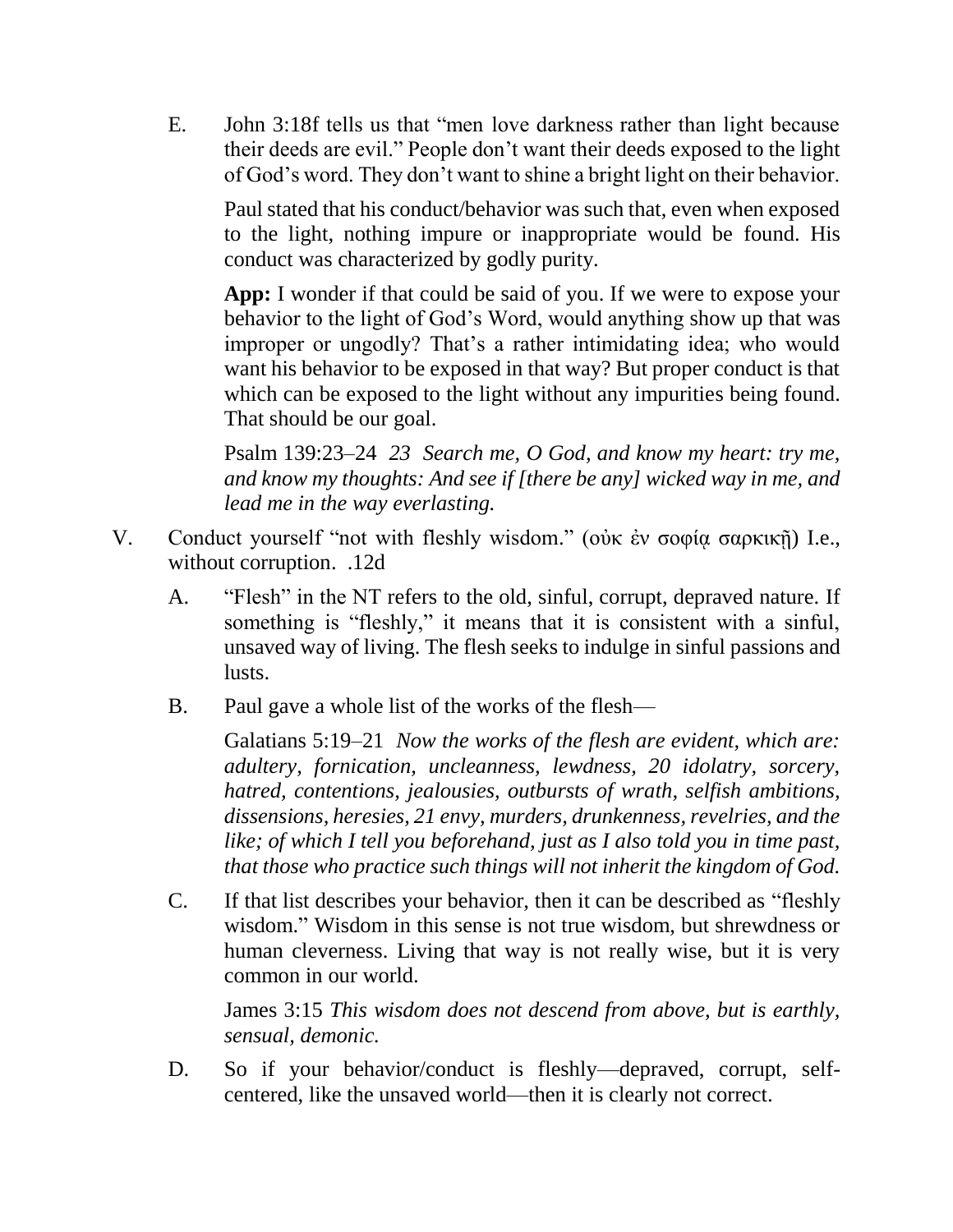**App:** We live in an increasingly depraved, demonic, corrupt world, and it's very hard to avoid falling into that kind of conduct. But that's what we must do; we must avoid fleshly, immoral, corrupt living. We must separate ourselves from that kind of conduct.

VI. Conduct yourself contingently – "by the grace of God." .12e

Something "contingent" is dependent, not self-sufficient. Correct conduct is dependent on God's grace.

- A. Notice the little word "but," which tells us that this is a contrast to what came before.
- B. The opposite of "fleshly wisdom/cleverness" is the grace of God. Instead of indulging in the flesh—that is, following our own evil hearts—we should live according to God's grace.

**Quote:** [Paul's] actions have always been [motivated] by God's grace, not marked by scheming calculation.<sup>2</sup>

**App:** The only way we can conduct ourselves properly is through the grace of God. Our actions must be motivated by God's grace. We are dependent on God's grace in our lives to behave ourselves properly. Proper conduct is not something that comes from within ourselves—our own willpower.

More than that is necessary for consistently correct behavior. In addition to self-discipline, we trust that God's grace will provide what we need to live in the way that God has called us to live. We trust that God will enable us, by his grace, to live a godly lifestyle.

Philippians 2:13 *for it is God who works in you both to will and to do for His good pleasure.*

VII. .12end Conduct yourself considerately; with a view toward others. Consider who is following your example.

Note two phrases that come after "we conducted ourselves."

 $\overline{a}$ 

A. We conduct ourselves "in the world"—we should be concerned about our conduct and testimony in the eyes of the unsaved world. What we do "in the world" testifies either for or against Christ.

<sup>2</sup> Murray J. Harris, *The Second Epistle to the Corinthians: A Commentary on the Greek Text*, New International Greek Testament Commentary (Grand Rapids, MI; Milton Keynes, UK: W.B. Eerdmans Pub. Co.; Paternoster Press, 2005), 186.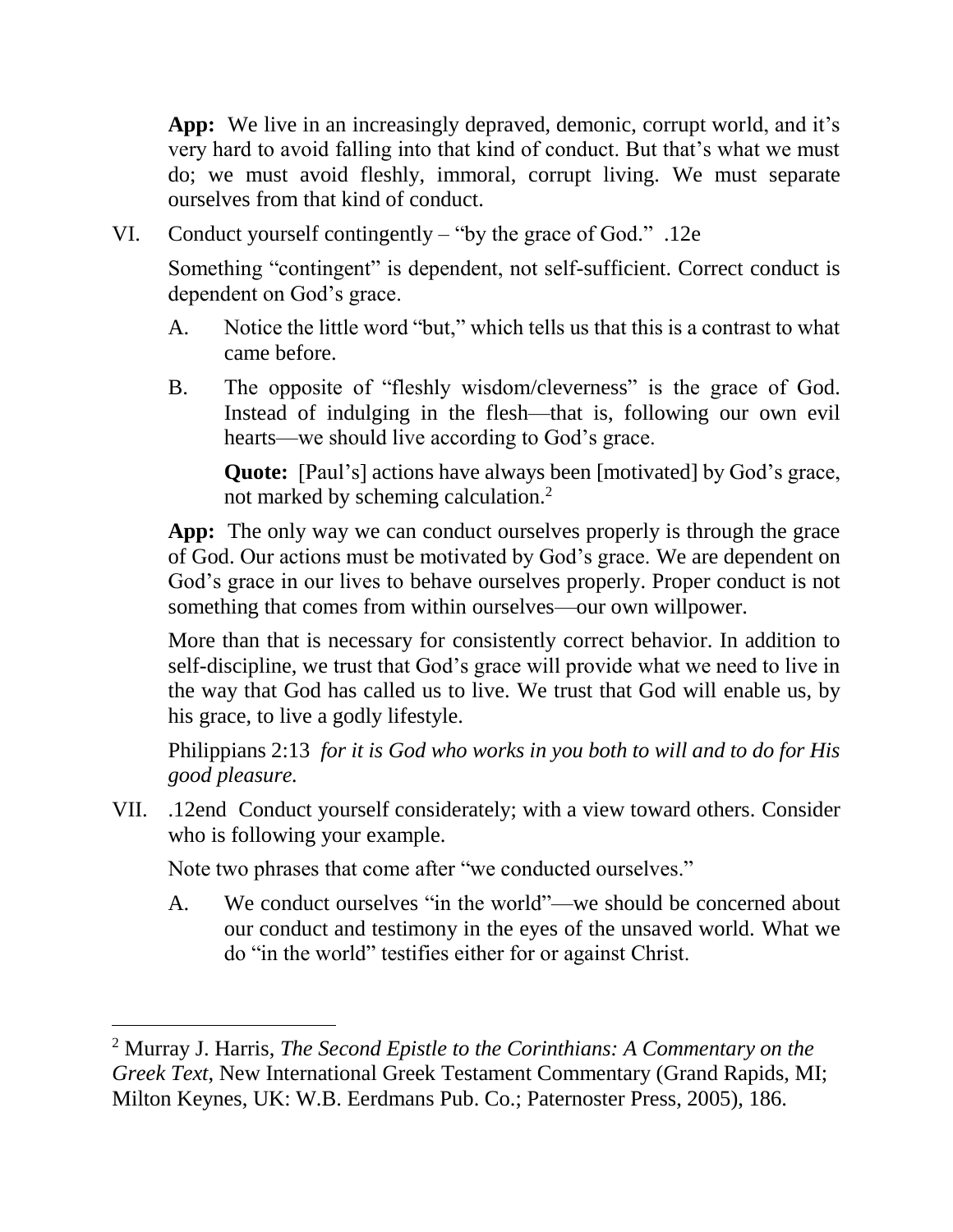- 1. If our behavior is consistent with Christian standards, then we are testifying that Christianity is important to us; our faith influences our behavior.
- 2. On the other hand, if our behavior is inconsistent and hypocritical, we are testifying to the world that Christianity doesn't mean much to us; it has not changed our behavior.
- 3. All of us conduct ourselves "in the world," and it should be our goal that we give a positive testimony about Christ to the unsaved people around us.

**App:** What does the unsaved world conclude about you based on your behavior? Do they conclude that you are a Christian, or do they assume that you are just one of them? Is your behavior so like the world that there's no difference between you and them? Our behavior should testify to the unsaved world that we are followers of Christ.

B. "more abundantly/exceedingly toward you" – Paul was especially careful in his behavior toward the people in Corinth, i.e., toward fellow believers.

App: We should be concerned about our conduct/testimony in the eyes of fellow believers. In fact, we should be more concerned about how other Christians see us than we are about how the unsaved world sees us.

C. There should be no double standard, as if we conduct ourselves one way around unbelievers and differently among believers. We should be concerned about our conduct in the world and within the church.

**App:** Both the unsaved and the saved should see that our behavior is consistent with the Gospel and with Christian expectations. We should strive to maintain a good testimony among unbelievers as well as a good testimony among fellow Christians and church members.

Some people say, "I don't care what other people think. I'm going to do whatever I want." That's an unbiblical attitude. Christians are obligated to maintain a good testimony before unbelievers and even before other believers.

- VIII. .13-14 Conduct yourself consistently.
	- A. The point of verse 13 seems to be that what Paul was writing now was consistent with what he'd written before.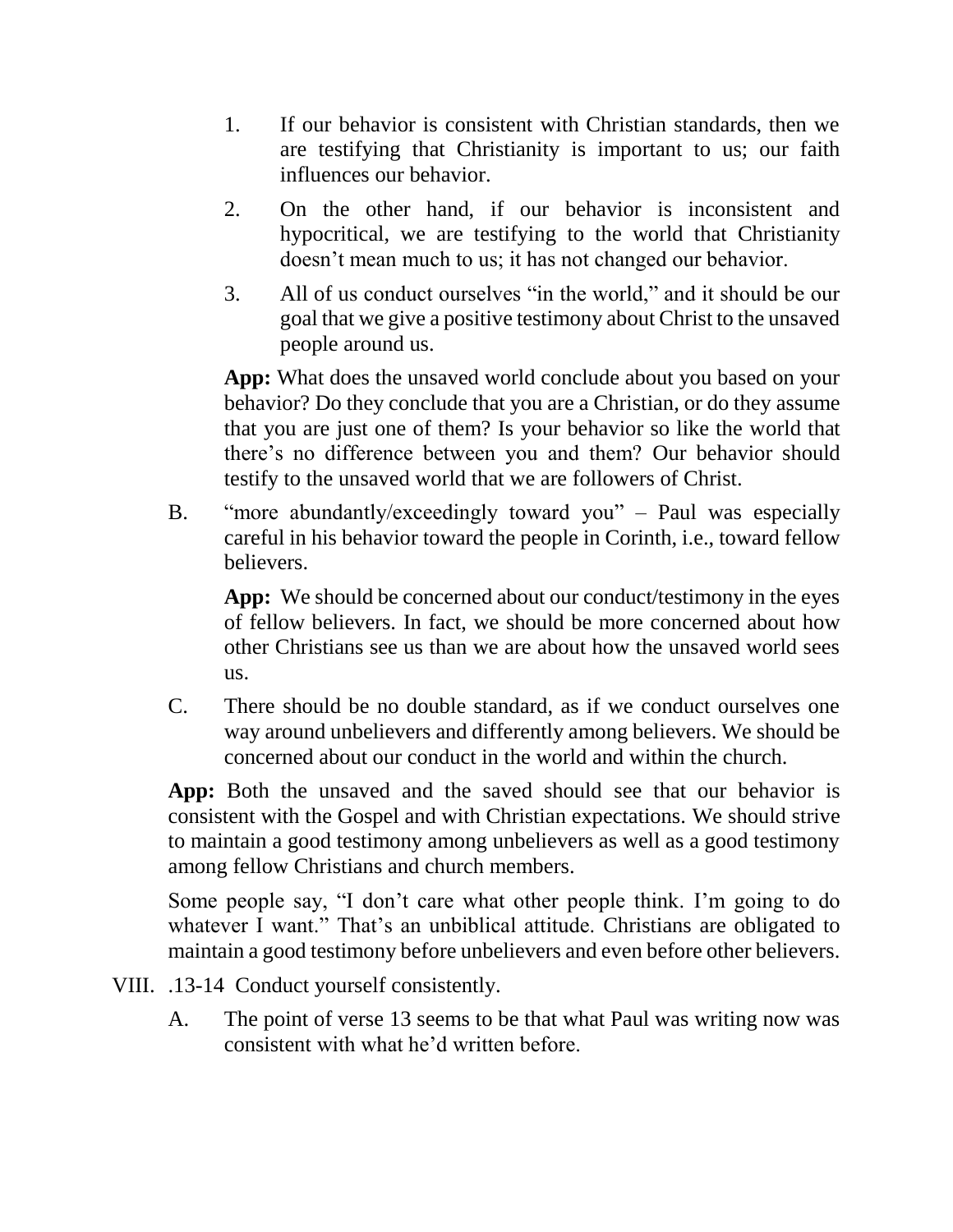- B. Remember that this is likely the  $4<sup>th</sup>$  letter Paul had written to the church. They had understood his previous letters, at least partially, and he's not writing anything different to them now.
- C. Paul had spent a year and a half with the people of Corinth. They knew him well, and he knew them. He had been consistent in his teaching, whether face to face or in his letters.
- D. .13b "I trust that you will understand" apparently, the Corinthians did *not* understand Paul's behavior, but he hopes that they would.
- E. .13end "even to the end" this is an expression that means "fully/completely." The people of the church had understood him partially, but Paul hoped they would understand him fully.

**App:** It's rather common that a church does not fully understand what the pastor is trying to teach. Even the great Apostle Paul had difficulty communicating in a way that his audience understood.

In 2 Pet 3:16, Peter acknowledges that there are "some things hard to be understood" in Paul's letters. We should not be surprised if we struggle to understand some things in the Bible.

F. .14 Paul returns to his boasting/rejoicing again. He begins and ends the paragraph by using the same word.

"we are your boast." Paul wishes that his readers had more confidence in him. He is confident in them, and he wishes that they would express more confidence in him.

G. .14end Their true motives and conduct would be revealed in that great day, "the day of our Lord Jesus."

The Bible teaches that we will all appear at the Judgment Seat of Christ, and at that point we'll find out for sure whether our conduct was correct or not.

**App:** Consistent conduct is very difficult. It's hard to live consistently with what we believe. Behaving ourselves properly in all situations is not easy. The temptation is to tailor our behavior to the circumstances.

**E.g.,** if you thought you could avoid hurting someone's feelings by telling a lie, then tell a lie. People do that all the time.

God's law determines the rightness or wrongness of any behavior, and it's our duty to behave ourselves consistently according to God's expectations.